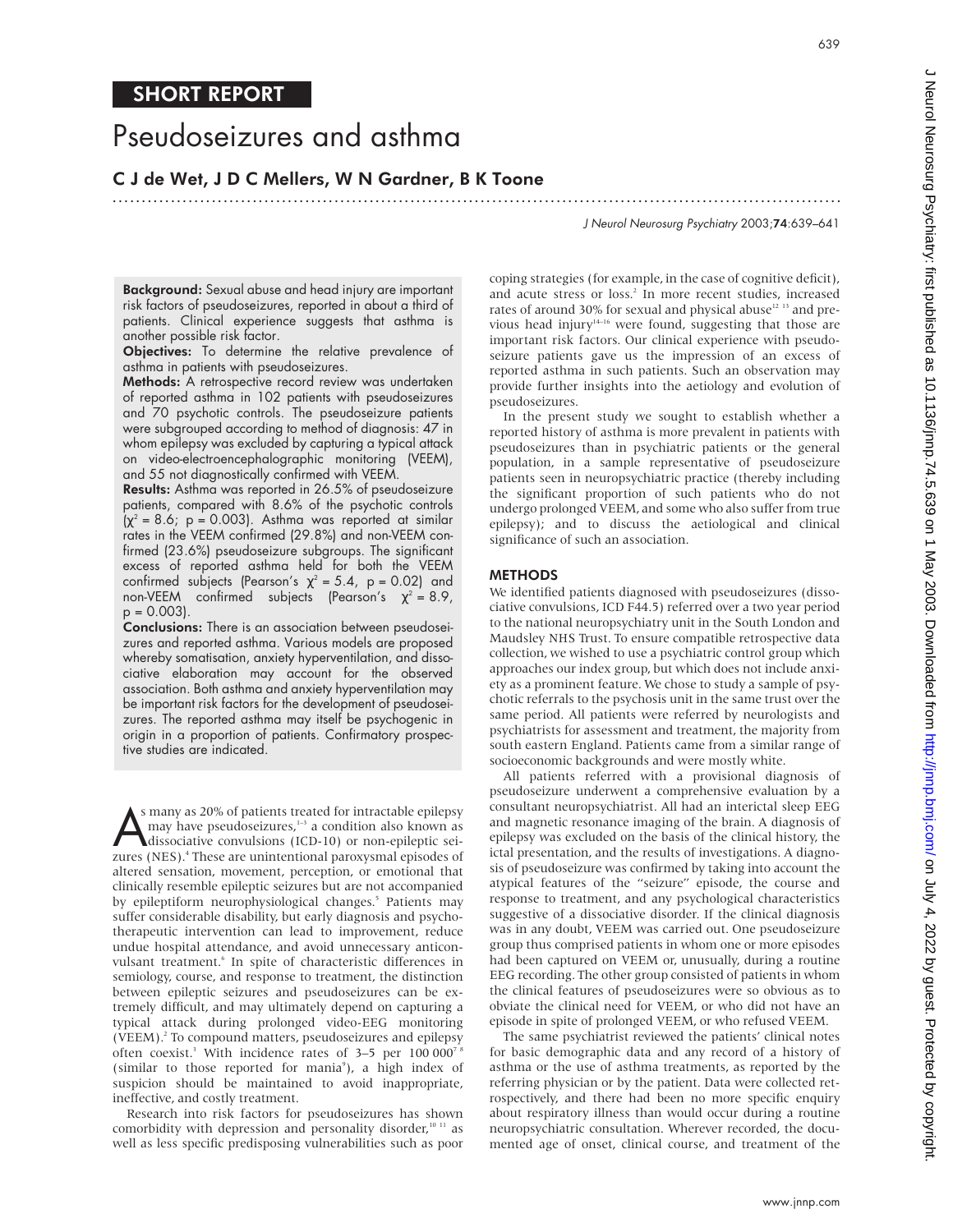|           | <b>VEEM</b> confirmed<br>pseudoseizures | Non-confirmed<br>pseudoseizures | Total<br>pseudoseizures | Psychotic<br>controls | Total |
|-----------|-----------------------------------------|---------------------------------|-------------------------|-----------------------|-------|
| Asthma    | 14 (29.8%)                              | 13 (23.6%)                      | 27 (26.5%)              | 6(8.6%)               | 33    |
| No asthma | 33 (70.2%)                              | 42 (76.4%)                      | 75 (73.5%)              | 64 (91.4%)            | 139   |
| Total     | 47 (100%)                               | 55 (100%)                       | 102 (100%)              | 70 (100%)             | 172   |

reported asthma were noted. It is possible that treatments were more likely to have been documented in inpatients, who would have had more extensive consultations. The rater extracted the same data from the clinical summaries of the psychotic control group.

Data were entered into SPSS. The rates of reported asthma calculated for all groups were cross tabulated. The  $\chi^2$  statistic and Student's *t* test were applied where appropriate to compare differences in rates of reported asthma between groups.

## RESULTS

We included 102 patients with pseudoseizures, mean (SD) age 34 (11.8) years, range 15 to 67. One patient with both pseudoseizures and epilepsy, but without EEG capture of pseudoseizures, was excluded. The pseudoseizure patients were predominantly female (68 female, 34 male; male to female ratio 1:2), consistent with other studies. The mean duration of pseudoseizures was 8.0 (8.4) years (range 1 to 44). Mean age of onset was 27 (12.1) years and was not significantly skewed by the inclusion of four female patients who also suffered from true epilepsy, in whom the onset of pseudoseizures was rather more difficult to determine. The pseudoseizure subgroups did not differ significantly in age ( $p = 0.6$ ) or sex distribution ( $p = 0.6$ ). The psychotic control group ( $n = 70$ ) was slightly younger ( $t = 2.1$ ,  $p = 0.4$ ), with mean age 30.9 (8.9) years, range 17 to 56, and had a reversed sex ratio (46 male, 24 female; male to female ratio 1.9:1).

Cross tabulation and the  $\chi^2$  test of reported asthma prevalence between groups yielded the following (table 1). Compared with psychotic controls, significantly more patients in the total pseudoseizure group had a reported history of asthma (Pearson  $\chi^2 = 8.6$ ; p = 0.003). There was no significant difference in prevalence between pseudoseizure subgroups. When each group was compared with the psychotic controls, the significance persisted: non-EEG confirmed pseudoseizures, Pearson's  $\chi^2 = 8.9$ , p = 0.003; EEG confirmed pseudoseizures, Pearson's  $\chi^2 = 5.4$ , p = 0.02.

A  $\gamma^2$  test applying a  $3 \times 2$  table comparing psychotic and both pseudoseizure subgroups yielded a Pearson's  $\chi^2$  of 9.1  $(p = 0.01)$ .

#### **DISCUSSION**

We demonstrated a prevalence of asthma of 8.6% in our nonanxious psychotic control group, but the method of asthma prevalence estimation may attract criticism.<sup>17</sup> Recent British retrospective studies using case records,<sup>18</sup> self report survey,<sup>19</sup> and prescription rates<sup>21</sup> found asthma prevalence rates of 7%, 6%, and 5%, respectively, consistent with previous prevalence figures.21 22 Therefore, using a comparable methodology, the asthma prevalence figures for our control group are similar to those for the south east England general population; this preliminary study thus supports the clinical impression of higher rates of asthma in pseudoseizure patients.

Within the limitations of the study, and in the absence of any other obvious physiological mechanism, this finding may be better understood by considering the complex confounding role of hyperventilation. Both pseudoseizures and asthma are

associated with hyperventilation, as well as anxiety. In patients with true asthma, both hyperventilation and anxiety have been shown to trigger an acute attack. Pseudoseizures are often comorbid with anxiety, and hyperventilation can induce pseudoseizures. In fact, hyperventilation is often described as part of the initial phase of an attack, and may be accompanied by its secondary somatic experiential effects: paraesthesiae, tetanus, dizziness, and even reported loss of awareness and collapse.

With the aim of stimulating further hypotheses, we propose four broad models that could explain the observed association in terms of the evolution of symptoms. According to the first three models, the observed excess of reports is not of true asthma, but instead represents somatisation in the absence of any chest symptoms, a misattribution of non-asthmatic respiratory symptoms, or a conversion syndrome closely mimicking asthma.

The first model is that multiple somatic complaints are not uncommon in patients with conversion disorders, including pseudoseizures. These complaints may arise even in the absence of any precipitating subjective physical sensation, and are unaccompanied by evidence of abnormal breathing or chest signs on investigation.

The second model suggests that in patients who do in fact suffer from episodes of dysfunctional breathing or hyperventilation by virtue of anxiety or another mechanism, these subjective symptoms may be misattributed (and misdiagnosed) as asthma. In the event of physiologically more severe or prolonged hyperventilation a patient may even suffer a critical episode of hypocapnoeic dizziness or collapse. If such a patient was also psychologically prone to dissociation these symptoms could be elaborated into seizure-like attacks. These attacks may be reinforced by secondary gain and recur with variable frequency, perhaps precipitated by the same triggers as the early attacks of respiratory symptoms.

The third model, probably a more remote possibility, is that of an asthmatic conversion syndrome, which may occur singly or along with other conversion disorders. Although not yet described in the psychiatric literature, a group of patients with very specific asthma-like symptoms but negative asthma tests has indeed been identified.<sup>23</sup> Little is known about their psychopathology, but Ringsberg's investigations of small samples of such patients have shown that stress triggers attacks that resemble asthma attacks more than hyperventilation.

Some of our patients with a history of asthma may have "pseudoasthma," and the coexistence of these dissociative forms of epilepsy and asthma may be explained in terms of psychological illness templates. Even "mild" pseudoseizures are alarming events, particularly to relatives and bystanders, while milder asthma attacks may be considered less seriously. This, and the relatively close alliance between the disciplines of psychiatry and neurology, may explain the numerous reports on dissociative seizures, while the respiratory equivalent is extremely rare, even in tertiary referral centres. A dissociative form of asthma would have a more variable severity, and milder attacks may afford sufficient secondary gain to perpetuate the condition without necessitating further referral. The above models overlap somewhat, and the proportion of our sample that could be explained by these models can